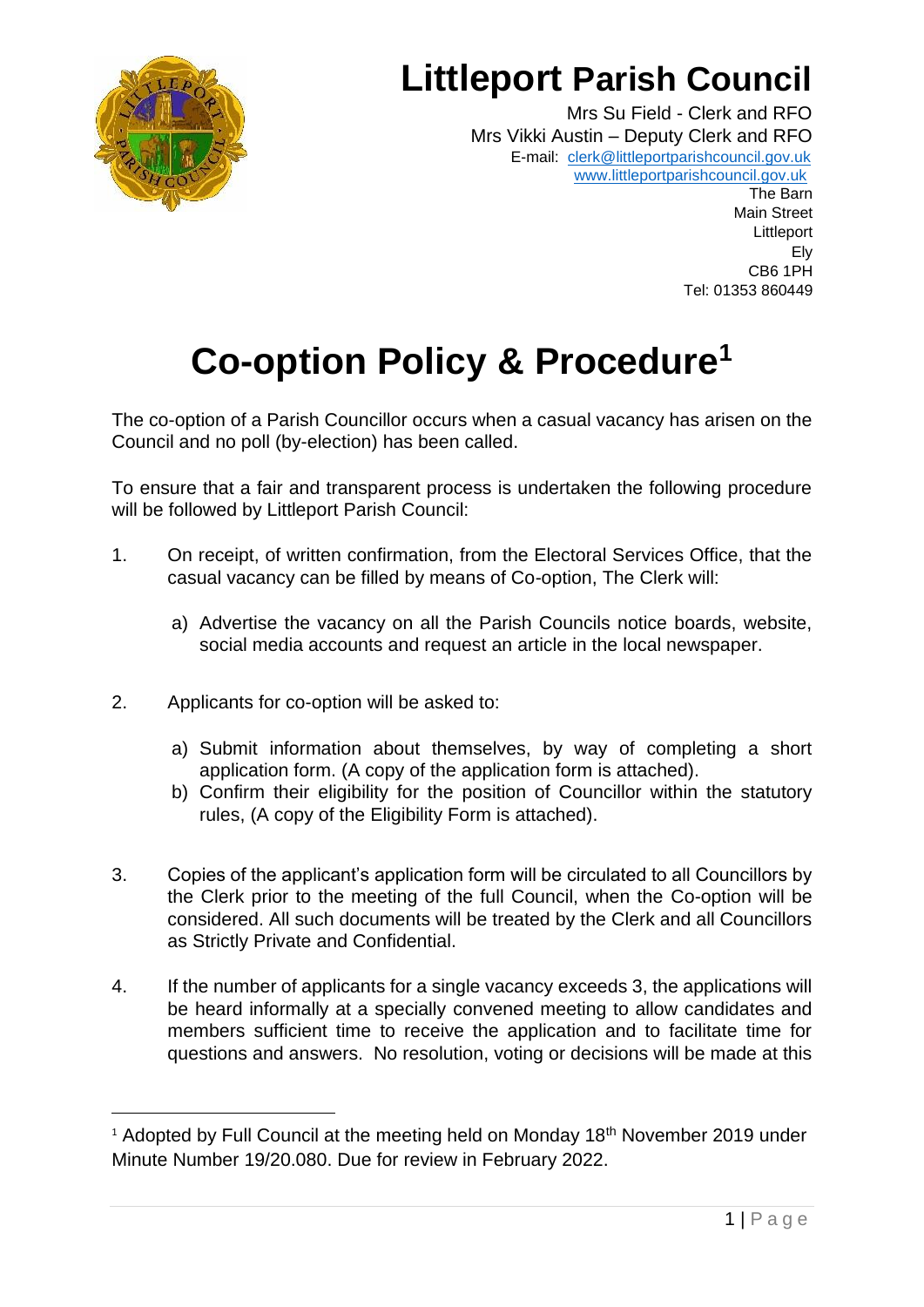meeting. This meeting is to allow for an appropriate period of information sharing between members and applicants.

- 5. If there are less than 3 applicants they will be invited to the next full Parish Council meeting where Co-option is to be discussed and invited speak giving information about themselves and why they would like to be a Councillor. Members will be allowed to ask questions of the applicants.
- 6. At the next available full council meeting, the press, public and applicants will be asked to leave the Council meeting, in order for the applications to be considered. There are no set rules regarding how a Council co-opts a member. Members may choose who they like but the applicant must be qualified to have been a candidate. After voting has taken place the press, public and applicants will be asked to re-join the meeting and the result declared.
- 7. Voting will be in accordance with statutory requirements, in that, a successful applicant must have received an absolute majority vote of those present and voting. If there are more than two applicants for one vacancy, steps must be taken to strike off the candidate with the least number of votes and the remainder must then be put to the vote again; this process must, if necessary, be repeated until an absolute majority is obtained. Therefore, if there are more candidates than vacancies, the candidate with the lowest number of votes will be excluded. Voting will continue with the lowest polling applicant being excluded until the number of applicants matches the number of vacancies. Voting will be by ballot and if any member so requires, the Clerk shall record the names of members who voted, so as to show whether they voted for, against or abstained. In the case of an equality of votes, the Chairman of the meeting has a second or casting vote.
- 8. Only Councillors present at the full council meeting may propose, second or vote upon a person to fill the vacancy.
- 9. If there is more than one vacancy, a councillor may nominate one person per seat. Each councillor will have only one vote per seat i.e. two vacancies will enable two votes.
- 10. The first candidate to receive an absolute majority of those present and voting will be duly elected.
- 11. After the vote has been concluded, the Chairman declares that the successful candidate has been co-opted to the Council.
- 12. The same procedure will be carried out in the event that there are simultaneous vacancies in the 2 wards that make up the Parish of Littleport.
- 13. Before the successful candidate can participate in Council business they must sign the Declaration of Acceptance of Office in the presence of the Clerk.
- 14. The Clerk will advise Democratic Services at East Cambridgeshire District Council of the names of anyone co-opted to the council.